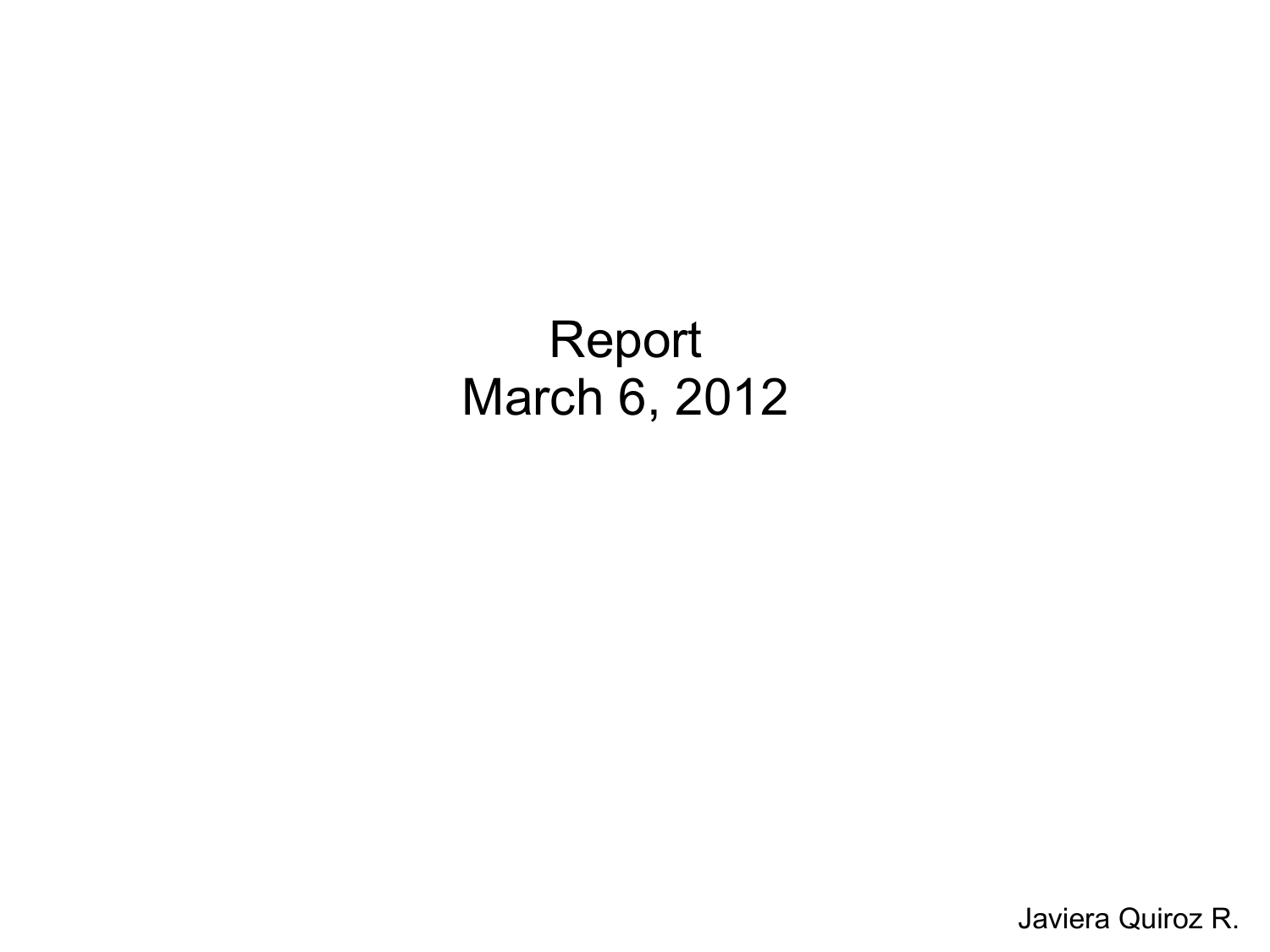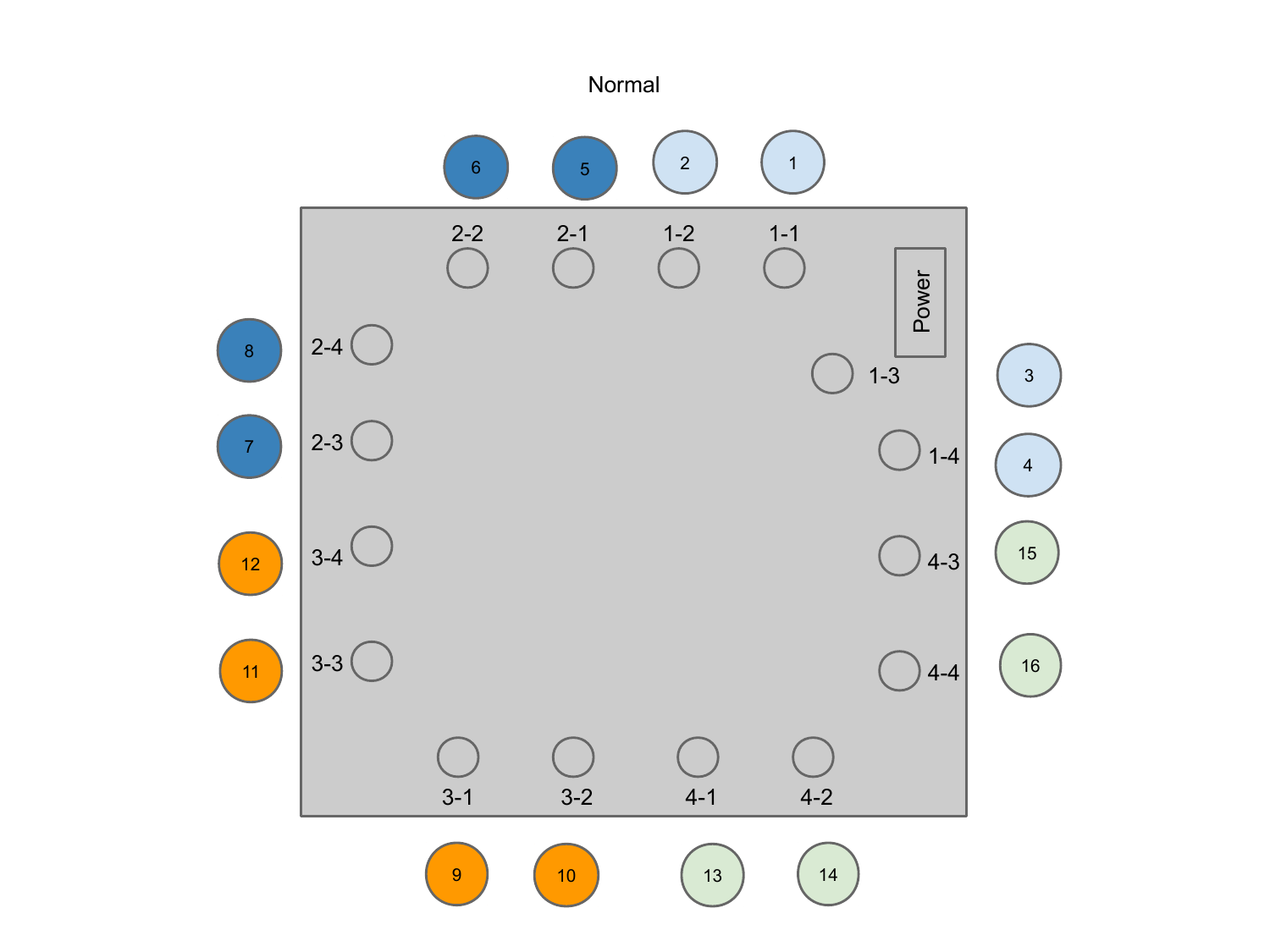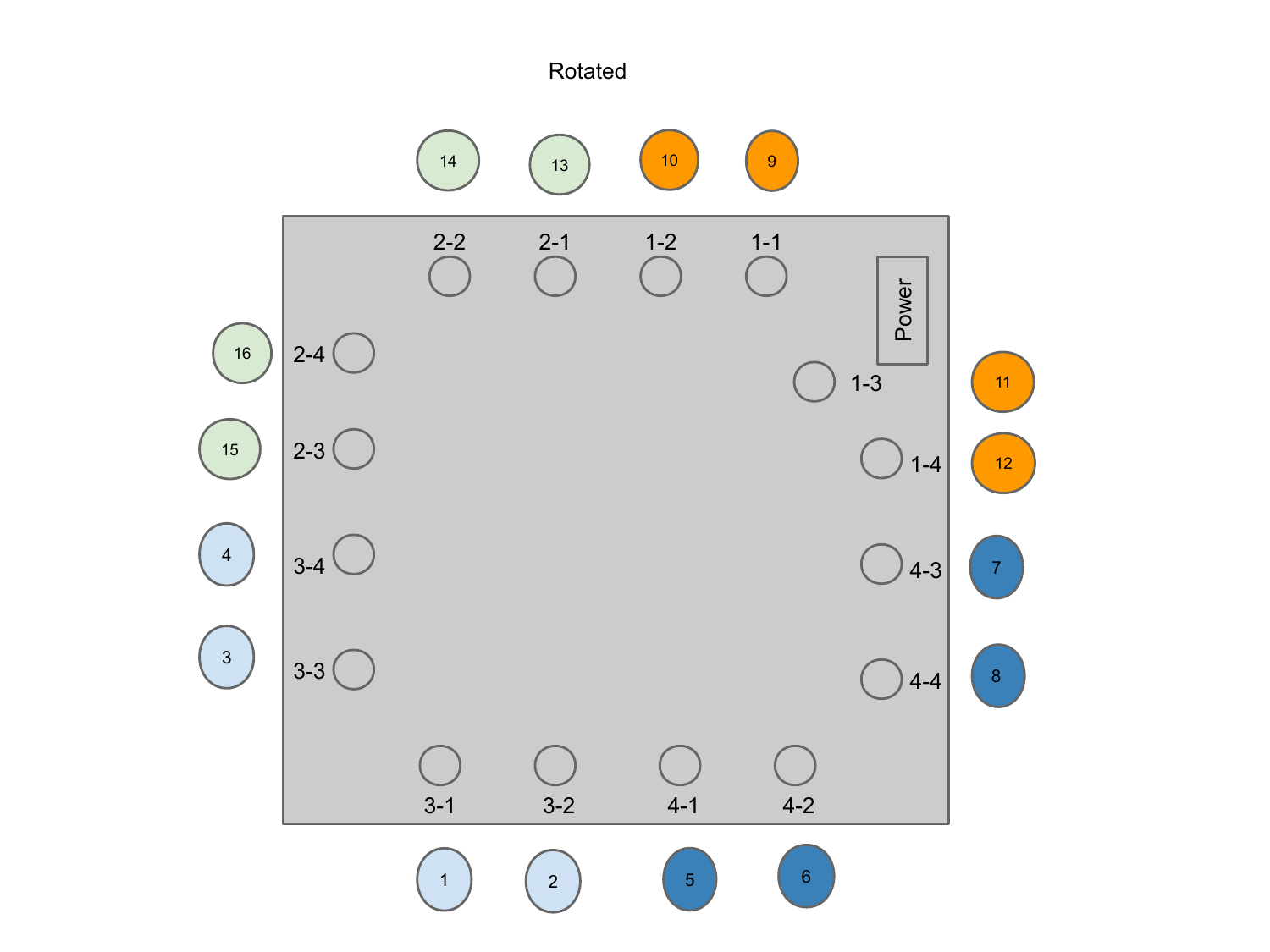# Pulse Shape Before

Width Time



Time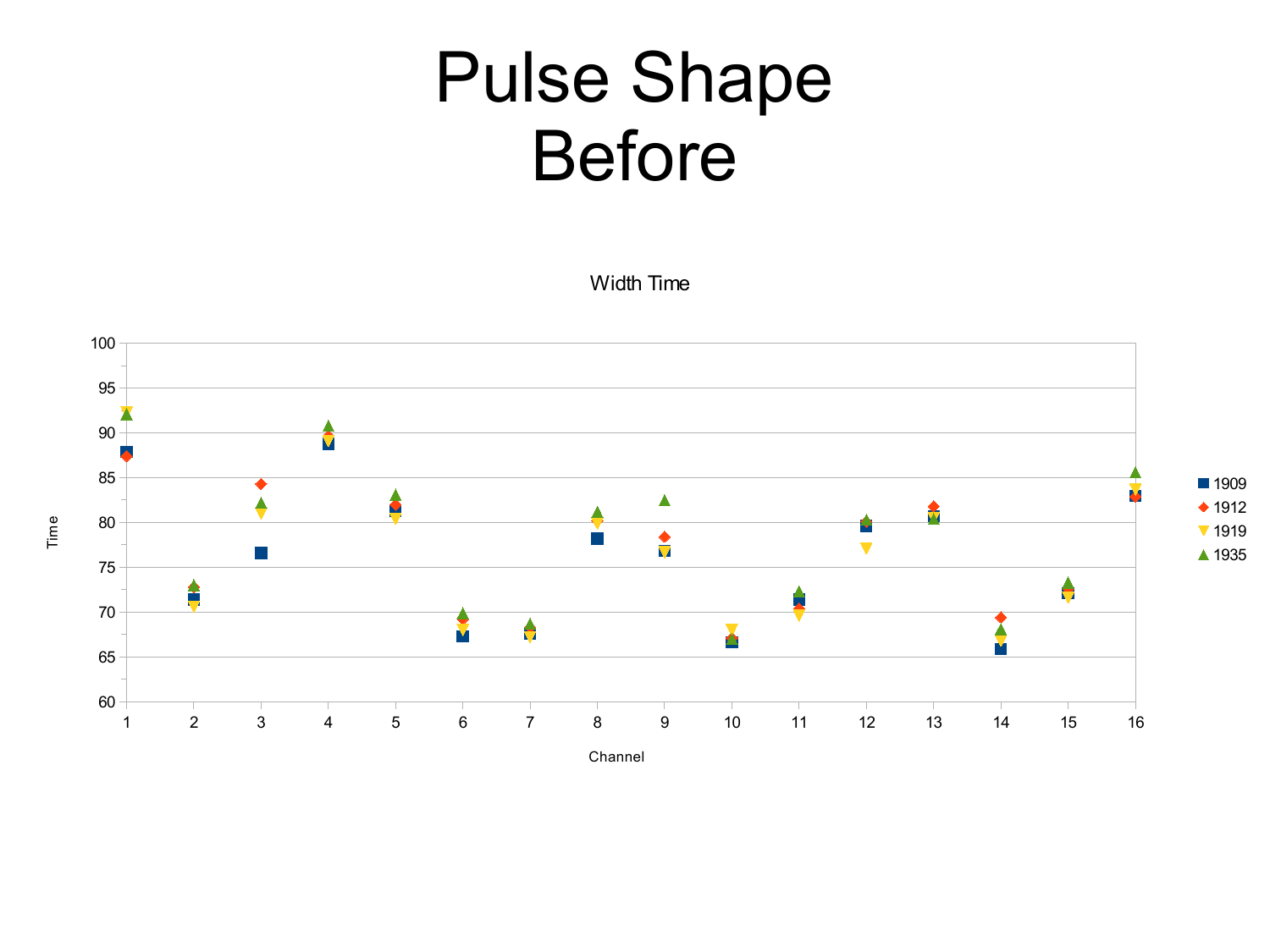## Pulse Shape After

After Pulse Width

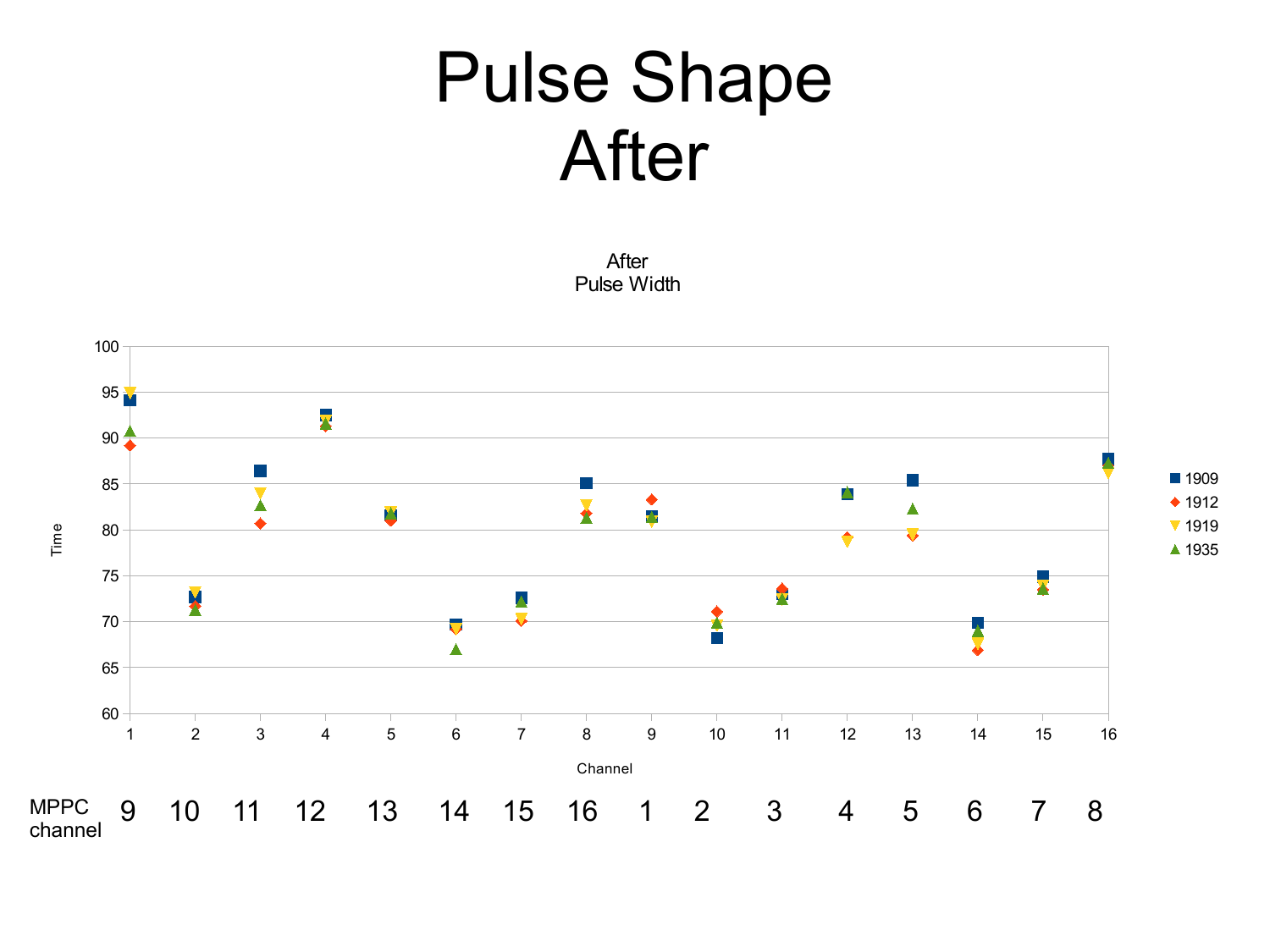## Pulse Shape Before

Rise Time